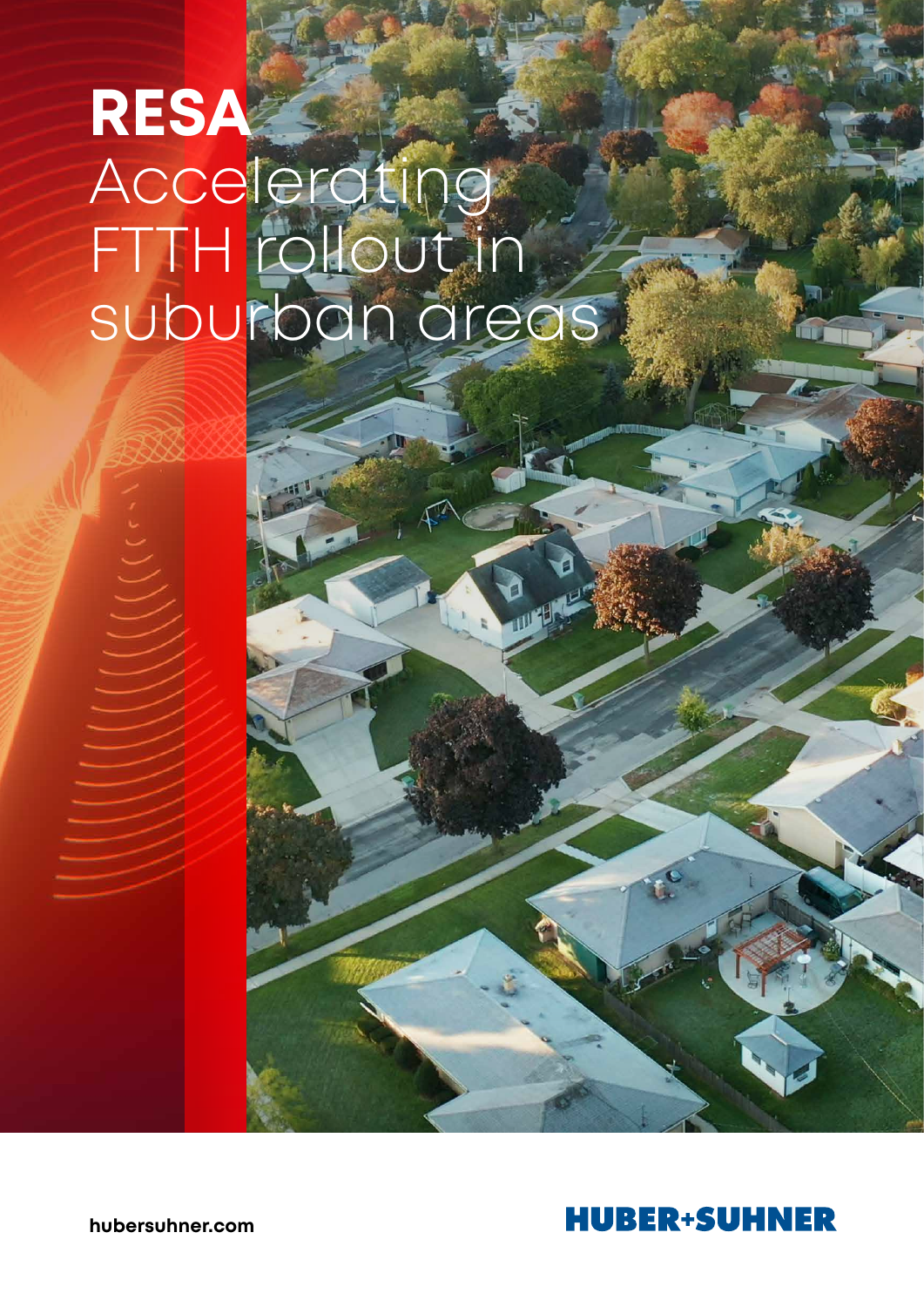A fixed access network / WAN can extend for many kilometers by utilising aerial, buried, blown or pulled fiber routings that are connected via poles, street cabinets or buried enclosures up to the Building Entry Points (BEP). Carriers often have many technologies or protocols to connect and provide connectivity to a multitude of services for their subscribers. To do this, scalable solutions are required that can be pre-terminated, spliced, patched, split or multiplexed, whilst being easy to install. The final termination takes place to provide connectivity at the subscribers' premises. To connect single or multi-family homes in suburban or rural areas, carriers and neutral hosts must overcome last mile challenges. These include the coordination of time, resources and costs.

To support carriers in overcoming these challenges, HUBER+SUHNER developed an innovative and proven Fiber-to-the-Home (FTTH) modular connectivity solution, RESA, which is the first on the market to enable subscribers to partially install their own fiber. The new RESA solution is designed for rural/suburban residential and commercial area. where there are plenty of single or dual family houses. It enables an easy installation alternative for both carriers and end customers.



### **Discover RESA**





#### **The advantages of RESA system**

With RESA, resources are pooled and coordination efforts are reduced saving costs and time in FTTH rollouts. At the same time, subscribers are offered more flexibility and shorter waiting times.



#### **RESA components**

The modular connectivity solution includes the buried RESA Splice Closure (RESA SC), the pre-connectorized Building Entry Point (RESA BEP) module and the pre-terminated Q-ODC-2 mini cable.

#### **Rugged and durable**

The modules can withstand harsh outdoor conditions (IP68) in an amplitude of climates and will provide long-term FTTH network connectivity.

#### The modular solution in two different phases: homes passed and homes connected

In the first stage, the carriers pre-install the RESA Splice Closure (SC) box underground in the street in one go. For the second phase, subscribers are given simple instructions to install the last few meters of the FTTH connection within their properties as they please. This modular design greatly reduces carrier's time and resources involved in coordinating FTTH installations at multiple properties. Its plug and play functionality makes for easy installation, which streamlines the process and allows for individual adaptions based on connectivity demands.